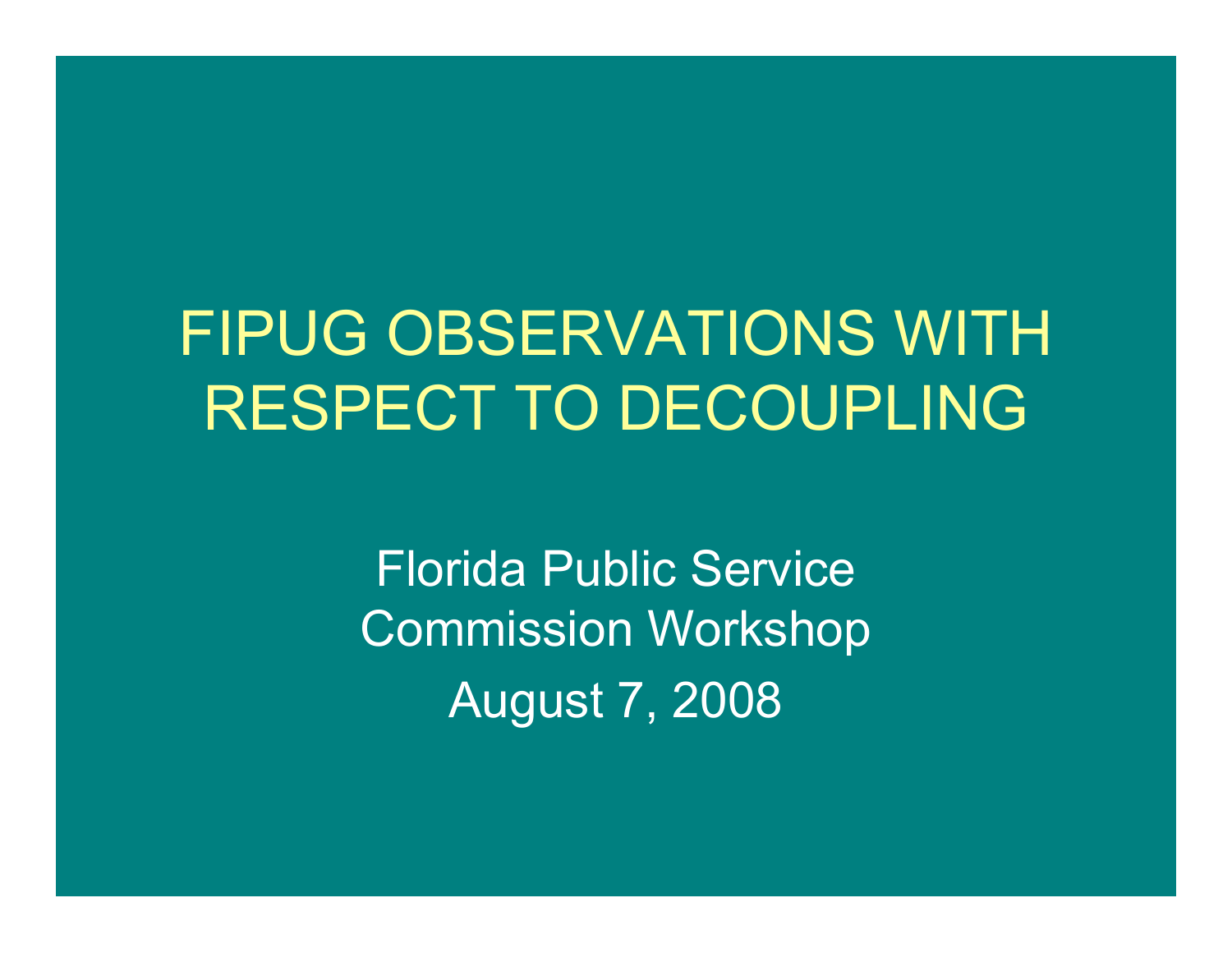# The Regulatory Dilemma

• How to reduce consumption without adversely impacting the electric utility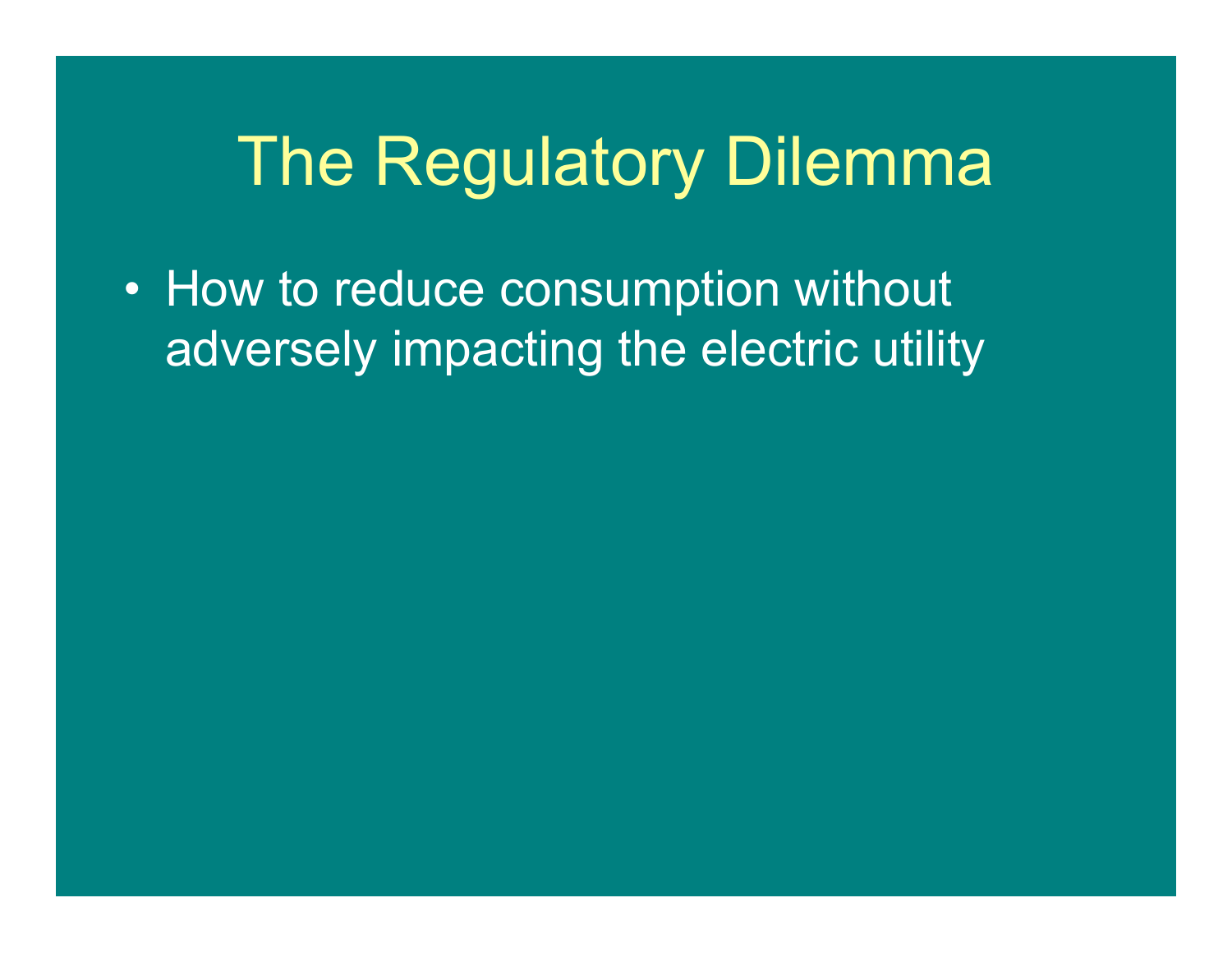# The Decoupling Solution

• Provide investor owned electric utilities with a guaranteed return irrespective of kilowatt-hour sales.

• **Increase rates** if customers consume less.

 In theory if rates go up it will encourage even greater conservation.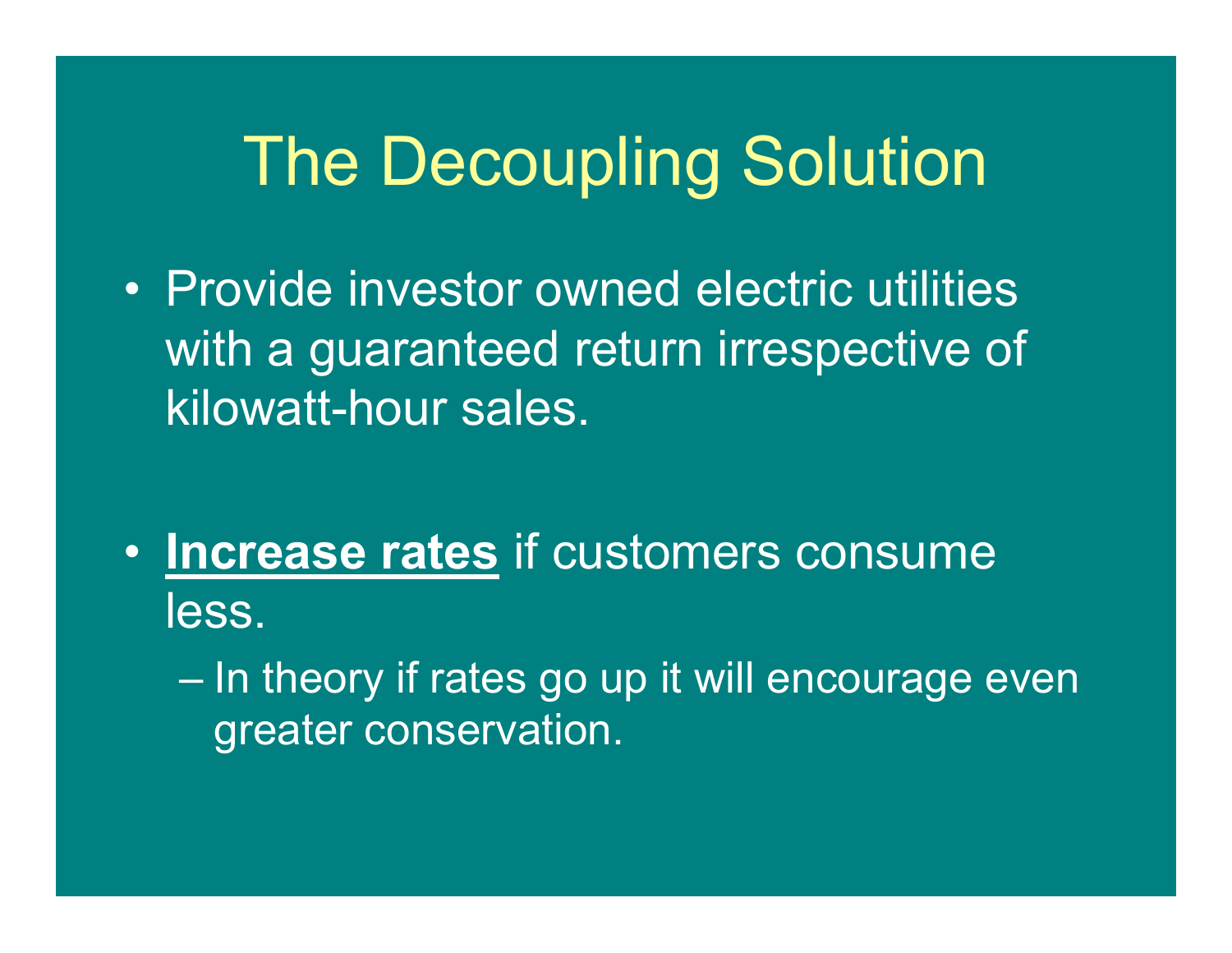# The Decoupling Fallacy when applied to Investor Owned Utilities.

- The criteria used by investors is the potential for growth in stock value and dividend yield. They look for earnings growth.
- $\bullet$ Decoupling freezes earnings growth.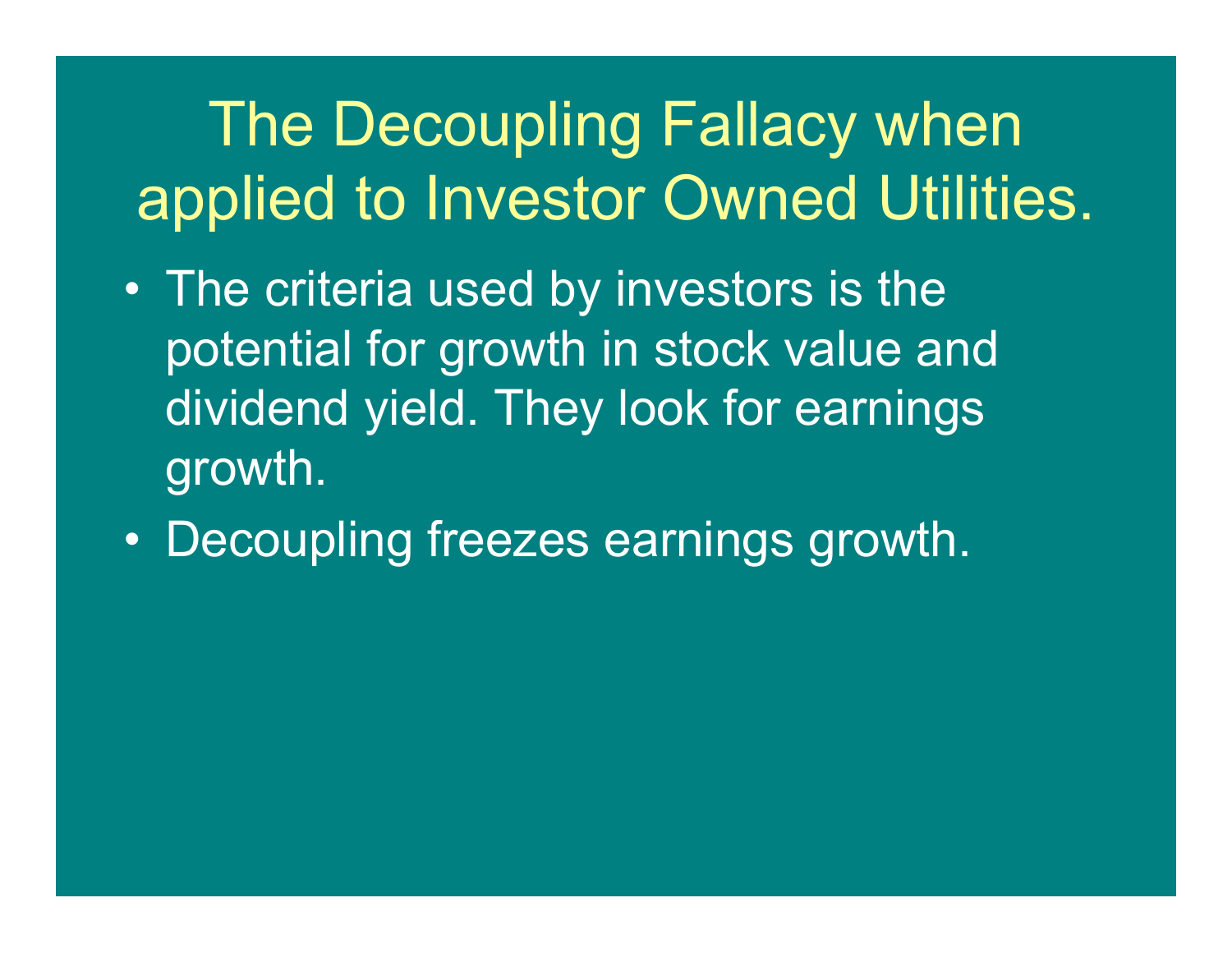### **Decoupling will discourage utilities from making investment in more efficient Florida power plants**

- Earnings in Florida have been essentially frozen for the last fifteen years without decoupling. A disproportionately small portion of the cash flow from base rate profits and depreciation charges generated from Florida customers was reinvested in more efficient power plants in Florida.
- •Investment in Florida reduces the profit in base rates.
- • IOUs looked for greater returns by diverting the revenue from Florida consumers to the non regulated activities of their holding companies which promise even greater earnings. Decoupling will exacerbate this phenomenon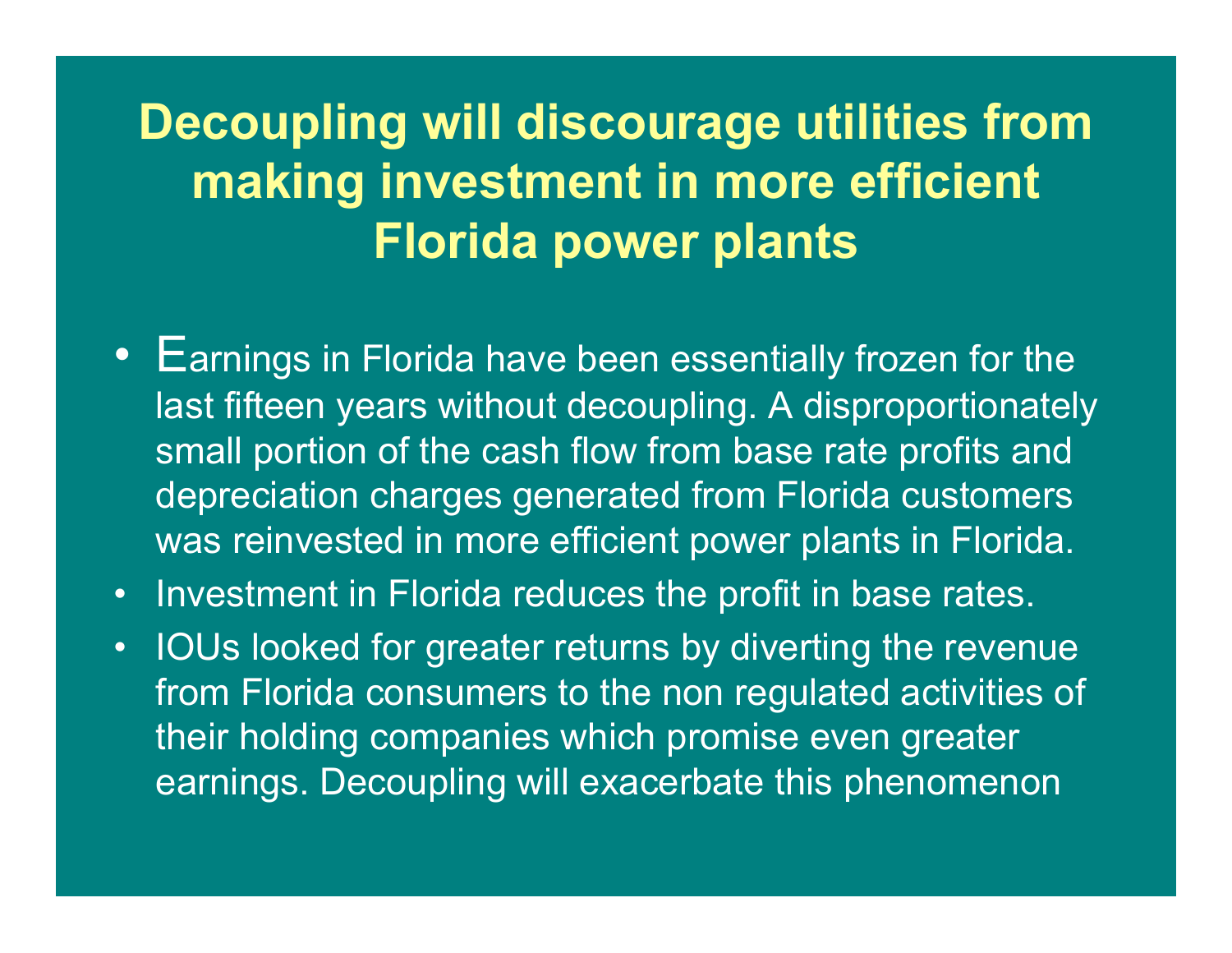### The Decoupling Fallacy When Applied to Consumers

- Florida Consumers already endure some of the highest monthly bills in America.
- The recent FPL and PEF midcourse correction cases in Docket 080001-EI Provide an example of what will Happen with Decoupling. Reduced consumption resulted in rate increases of over \$400 million in the fuel charge.
- Ironically under decoupling rates will go down if consumption increases.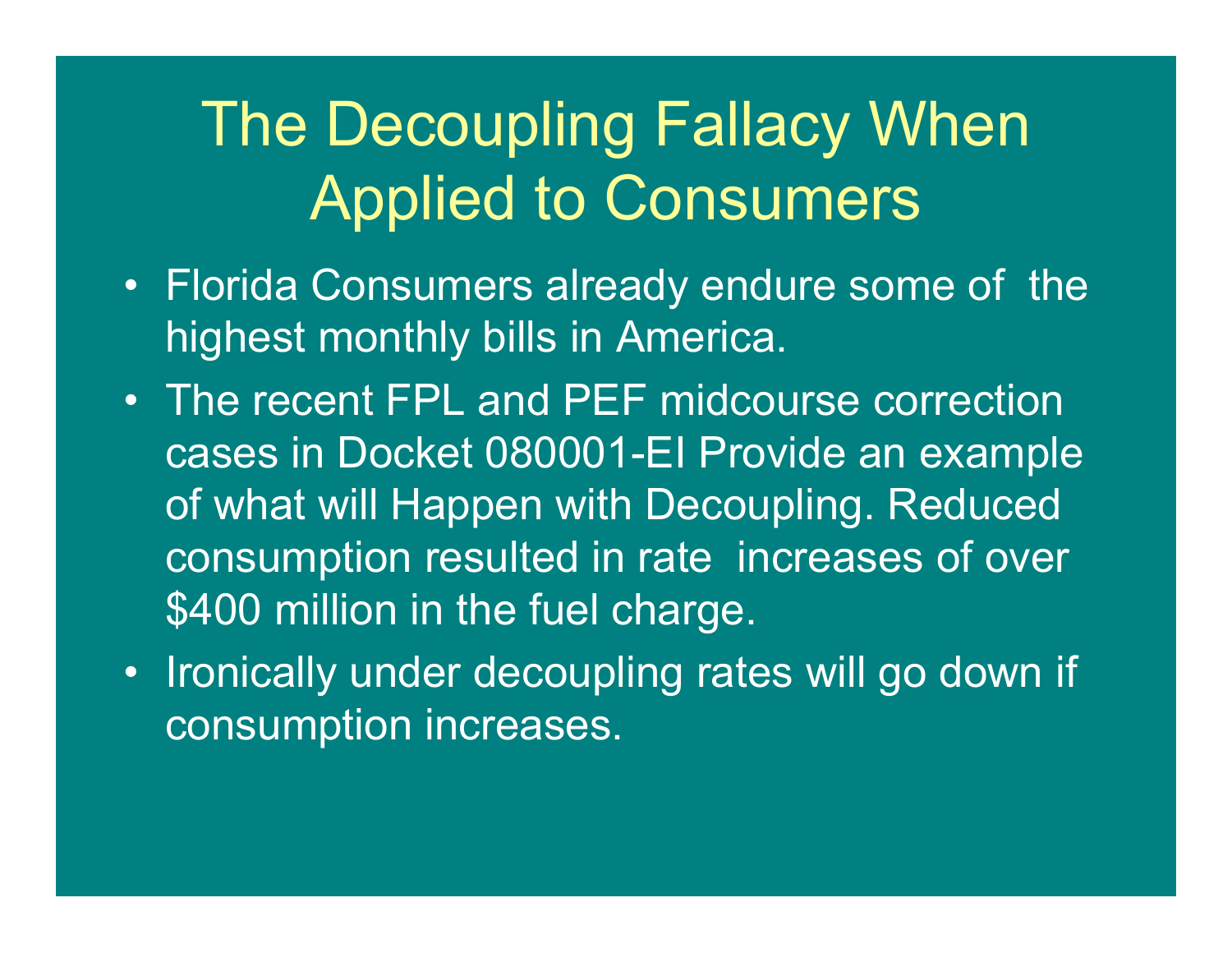|             |            |                                              |           |        |             |                 | Average<br>Monthly KWH | Average<br>Monthly<br>Residential |
|-------------|------------|----------------------------------------------|-----------|--------|-------------|-----------------|------------------------|-----------------------------------|
| <b>YEAR</b> | UTILITY ID | UTILITY NAME                                 | State     | Type   | Res\$ (000) | Res Sales (MWh) | Consumption            | Bill                              |
| 2006        |            | 19327 TXU Energy Retail Co LP                | ТX        | Marktr | 4,322,018   | 29,314,580      | 1.328                  | \$195.84                          |
| 2006        |            | 15847 Reliant Energy Retail Services, Inc TX |           | Marktr | 3,573,029   | 23,431,787      | 1,171                  | \$178.49                          |
| 2006        |            | 15871 Direct Energy, LP                      | ТX        | Marktr | 769,630     | 5,555,489       | 1,171                  | \$162.17                          |
| 2006        |            | 11171 Long Island Power Authority            | <b>NY</b> | State  | 1,865,935   | 9,277,824       | 782                    | \$157.30                          |
| 2006        |            | 7806 Entergy Gulf States Inc                 | ТX        | IOU    | 596,272     | 5,211,126       | 1,297                  | \$148.43                          |
| 2006        |            | 3265 Cleco Power LLC                         | LA        | IOU    | 390,891     | 3,551,702       | 1,309                  | \$144.06                          |
| 2006        |            | 7806 Entergy Gulf States Inc                 | LA        | IOU    | 518,971     | 4,899,127       | 1,311                  | \$138.85                          |
| 2006        |            | 18454 Tampa Electric Co                      | FL        | IOU    | 956,740     | 8,720,867       | 1,264                  | \$138.63                          |
| 2006        |            | 6452 Florida Power & Light Co                | FL        | IOU    | 6,493,585   | 54,567,510      | 1,164                  | \$138.53                          |
| 2006        |            | 6455 Progress Energy Florida In FL           |           | IOU    | 2,360,716   | 20,020,717      | 1,165                  | \$137.40                          |
| 2006        |            | 4176 Connecticut Light & Power Co            | СT        | IOU    | 1,682,705   | 9,623,321       | 763                    | \$133.36                          |
| 2006        |            | 12685 Entergy Mississippi Inc                | MS        | IOU    | 567,272     | 5,386,994       | 1,254                  | \$132.00                          |
| 2006        |            | 15270 Potomac Electric Power Co              | MD        | IOU    | 667,387     | 5,445,274       | 1,029                  | \$126.14                          |
| 2006        |            | 12686 Mississippi Power Co                   | MS        | IOU    | 214,472     | 2,118,106       | 1,196                  | \$121.05                          |
| 2006        |            | 17539 South Carolina Electric & Gas Co       | SC        | IOU    | 749,485     | 7,598,169       | 1,203                  | \$118.64                          |
| 2006        |            | 7801 Gulf Power Co                           | FL        | IOU    | 510,995     | 5,425,491       | 1,253                  | \$117.98                          |
| 2006        |            | 195 Alabama Power Co                         | <b>AL</b> | IOU    | 1,664,304   | 18,632,935      | 1,305                  | \$116.59                          |
| 2006        | 9617 JEA   |                                              | <b>FL</b> | Muni   | 501,788     | 5,596,010       | 1,299                  | \$116.50                          |
| 2006        |            | 11241 Entergy Louisiana Inc                  | LA        | IOU    | 784,915     | 8,512,776       | 1,263                  | \$116.46                          |
| 2006        |            | 13407 Nevada Power Company                   | <b>NV</b> | IOU    | 975,568     | 9,033,142       | 1,075                  | \$116.07                          |
| 2006        |            | 803 Arizona Public Service Co                | ΑZ        | IOU    | 1,270,412   | 12,901,612      | 1,148                  | \$113.05                          |
| 2006        |            | 16572 Salt River Project                     | AZ        | Govt   | 1,111,827   | 12,650,175      | 1,267                  | \$111.33                          |
| 2006        |            | 14940 PECO Energy Co                         | PA        | IOU    | 1,779,769   | 12,797,386      | 769                    | \$106.91                          |
| 2006        |            | 9726 Jersey Central Power & Lt Co            | <b>NJ</b> | IOU    | 1,206,843   | 9,547,719       | 830                    | \$104.87                          |
| 2006        |            | 814 Entergy Arkansas Inc                     | AR        | IOU    | 704,440     | 7,655,217       | 1,112                  | \$102.35                          |
| 2006        |            | 3046 Progress Energy Carolinas Inc           | <b>NC</b> | IOU    | 1,269,379   | 14,064,992      | 1,132                  | \$102.20                          |
| 2006        |            | 13216 Nashville Electric Service             | TN        | Muni   | 376,712     | 4,666,565       | 1,265                  | \$102.16                          |
| 2006        |            | 12293 Memphis City of                        | TN        | Muni   | 441,675     | 5,675,662       | 1.292                  | \$100.52                          |
| 2006        |            | 11804 Massachusetts Electric Co              | MA        | IOU    | 1,263,505   | 8,187,699       | 640                    | \$98.70                           |
| 2006        |            | 7140 Georgia Power Co                        | GA        | IOU    | 2,326,191   | 26,206,170      | 1,101                  | \$97.76                           |
| 2006        |            | 19876 Virginia Electric & Power Co           | VA        | IOU    | 2,309,723   | 27,049,584      | 1,142                  | \$97.53                           |
| 2006        |            | 16604 San Antonio City of                    | ТX        | Muni   | 674,585     | 8,554,569       | 1,233                  | \$97.24                           |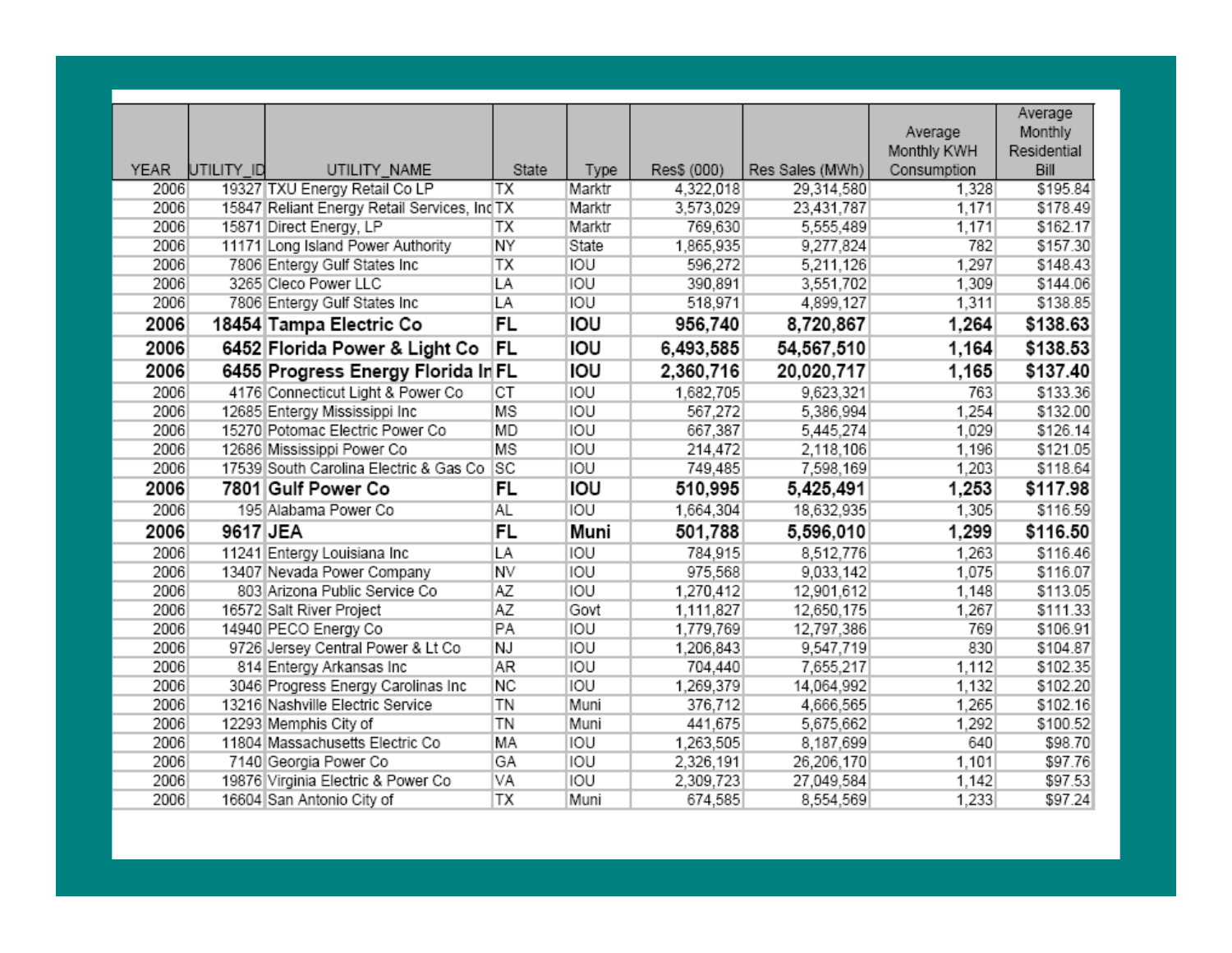| 2006<br>13573 Niagara Mohawk Power Corp<br>NΥ<br>IOU<br>1,534,860<br>10,247,534<br>635<br>2006<br>IOU<br>OK<br>506,360<br>6,021,196<br>1,129<br>15474 Public Service Co of Oklahoma<br>2006<br>IOU<br>CA<br>601<br>17609 Southern California Edison Co<br>4,739,296<br>30,048,395<br>2006<br>OH<br>IOU<br>986<br>3542 Duke Energy Ohio Inc<br>667,338<br>7,049,188<br>2006<br><b>NY</b><br>IOU<br>671<br>13511 New York State Elec & Gas Corp<br>778,322<br>5,648,612<br>2006<br>1015 Austin Energy<br>ТX<br>Muni<br>375,232<br>4,009,766<br>983<br>2006<br>IOU<br>14063 Oklahoma Gas & Electric Co<br>ΟK<br>647,066<br>8,010,314<br>1,128<br>2006<br>IOU<br>PA<br>947<br>14715 PPL Electric Utilities Corp<br>1,291,200<br>13,645,099<br>2006<br>IOU<br>952<br>ОH<br>5,217,604<br>4922 Dayton Power & Light Co<br>490,514<br>IOU<br>2006<br>15470 Duke Energy Indiana Inc<br>IN<br>713,264<br>8,707,170<br>1,091<br>IOU<br>2006<br>767<br>9417 Interstate Power and Light Co<br>432,427<br>3,750,503<br>ΙA<br>2006<br>SC<br>State<br>17543 South Carolina Pub Serv Auth<br>134,435<br>1,616,868<br>1,062<br>2006<br>CA<br>IOU<br>16609 San Diego Gas & Electric Co<br>1,266,825<br>523<br>7,500,838<br>2006<br>IOU<br>NΥ<br>4226 Consolidated Edison Co-NY Inc<br>2,631,250<br>12,589,959<br>415<br>IOU<br>2006<br>ΝC<br>5416 Duke Energy Carolinas, LLC<br>1,563,159<br>19,639,855<br>1,086<br>IOU<br>2006<br>PA<br>922<br>12390 Metropolitan Edison Co<br>494,655<br>5,286,865<br>2006<br>SC<br>IOU<br>5416 Duke Energy Carolinas, LLC<br>447,178<br>6,089,242<br>1,174<br>2006<br>ОH<br>IOU<br>13998 Ohio Edison Co<br>7,349,003<br>804<br>770,042<br>2006<br>IOU<br>575<br>14328 Pacific Gas & Electric Co<br>СA<br>30,957,122<br>4,523,914<br>2006<br><b>IOU</b><br>1167 Baltimore Gas & Electric Co<br>MD<br>985<br>1,092,068<br>12,816,206<br>2006<br>9964 Kenergy Corp<br>ΚY<br>Coop<br>710,953<br>1,334<br>43,955<br>2006<br>CA<br>Govt<br>505,544<br>4,764,852<br>768<br>16534 Sacramento Muni Util Dist<br>2006<br>WI<br><b>IOU</b><br>734<br>20856 Wisconsin Power & Light Co<br>380,126<br>3,430,535<br><b>IOU</b><br>2006<br>AΖ<br>890<br>24211 Tucson Electric Power Co<br>343,460<br>3,778,369<br>2006<br>15497 Puerto Rico Electric Pwr Authority<br>PR<br>State<br>456<br>1,275,239<br>7,214,533<br>2006<br>IOU<br>952<br>17718 Southwestern Public Service Co<br>ТX<br>210,105<br>2,490,075<br>2006<br>OH<br>IOU<br>4062 Columbus Southern Power Co<br>632,878<br>7,270,635<br>918<br>2006<br>OH<br>IOU<br>18997 Toledo Edison Co<br>232,737<br>2,143,477<br>726<br>2006<br>IOU<br>15477 Public Service Elec & Gas Co<br>NJ<br>13,392,801<br>616<br>1,713,088<br>2006<br><b>IOU</b><br>15248 Portland General Electric Compan OR<br>627,614<br>7,572,788<br>912<br>IOU<br>2006<br>693<br>13756 Northern Indiana Pub Serv Co<br>IN<br>358,214<br>3,293,908<br>2006<br>19436 Union Electric Co<br>IOU<br>MO<br>911,002<br>13,081,168<br>1,068<br>2006<br>14006 Ohio Power Co<br>OH<br>IOU<br>7,207,804<br>986<br>542,405<br>2006<br>IOU<br>20847 Wisconsin Electric Power Co<br>WI<br>852,990<br>7,990,314<br>692<br>2006<br>IOU<br>733 Appalachian Power Co<br>VA<br>6,336,229<br>1,209<br>384,700<br>2006<br><b>IOU</b><br>15500 Puget Sound Energy Inc<br>WA<br>10,654,059<br>976<br>798,498<br>IOU<br>2006<br>9273 Indianapolis Power & Light Co<br>1,008<br>IN<br>363,668<br>5,027,223 |  |  |  |  |         |
|---------------------------------------------------------------------------------------------------------------------------------------------------------------------------------------------------------------------------------------------------------------------------------------------------------------------------------------------------------------------------------------------------------------------------------------------------------------------------------------------------------------------------------------------------------------------------------------------------------------------------------------------------------------------------------------------------------------------------------------------------------------------------------------------------------------------------------------------------------------------------------------------------------------------------------------------------------------------------------------------------------------------------------------------------------------------------------------------------------------------------------------------------------------------------------------------------------------------------------------------------------------------------------------------------------------------------------------------------------------------------------------------------------------------------------------------------------------------------------------------------------------------------------------------------------------------------------------------------------------------------------------------------------------------------------------------------------------------------------------------------------------------------------------------------------------------------------------------------------------------------------------------------------------------------------------------------------------------------------------------------------------------------------------------------------------------------------------------------------------------------------------------------------------------------------------------------------------------------------------------------------------------------------------------------------------------------------------------------------------------------------------------------------------------------------------------------------------------------------------------------------------------------------------------------------------------------------------------------------------------------------------------------------------------------------------------------------------------------------------------------------------------------------------------------------------------------------------------------------------------------------------------------------------------------------------------------------------------------------------------------------------------------------------------------------------------------------------------------------------------------------------------------------------------------------------------------------------------------------------------------------------------------------------------------------------------------------------------------------------------------------------------------------------|--|--|--|--|---------|
|                                                                                                                                                                                                                                                                                                                                                                                                                                                                                                                                                                                                                                                                                                                                                                                                                                                                                                                                                                                                                                                                                                                                                                                                                                                                                                                                                                                                                                                                                                                                                                                                                                                                                                                                                                                                                                                                                                                                                                                                                                                                                                                                                                                                                                                                                                                                                                                                                                                                                                                                                                                                                                                                                                                                                                                                                                                                                                                                                                                                                                                                                                                                                                                                                                                                                                                                                                                                               |  |  |  |  | \$95.18 |
|                                                                                                                                                                                                                                                                                                                                                                                                                                                                                                                                                                                                                                                                                                                                                                                                                                                                                                                                                                                                                                                                                                                                                                                                                                                                                                                                                                                                                                                                                                                                                                                                                                                                                                                                                                                                                                                                                                                                                                                                                                                                                                                                                                                                                                                                                                                                                                                                                                                                                                                                                                                                                                                                                                                                                                                                                                                                                                                                                                                                                                                                                                                                                                                                                                                                                                                                                                                                               |  |  |  |  | \$94.91 |
|                                                                                                                                                                                                                                                                                                                                                                                                                                                                                                                                                                                                                                                                                                                                                                                                                                                                                                                                                                                                                                                                                                                                                                                                                                                                                                                                                                                                                                                                                                                                                                                                                                                                                                                                                                                                                                                                                                                                                                                                                                                                                                                                                                                                                                                                                                                                                                                                                                                                                                                                                                                                                                                                                                                                                                                                                                                                                                                                                                                                                                                                                                                                                                                                                                                                                                                                                                                                               |  |  |  |  | \$94.79 |
|                                                                                                                                                                                                                                                                                                                                                                                                                                                                                                                                                                                                                                                                                                                                                                                                                                                                                                                                                                                                                                                                                                                                                                                                                                                                                                                                                                                                                                                                                                                                                                                                                                                                                                                                                                                                                                                                                                                                                                                                                                                                                                                                                                                                                                                                                                                                                                                                                                                                                                                                                                                                                                                                                                                                                                                                                                                                                                                                                                                                                                                                                                                                                                                                                                                                                                                                                                                                               |  |  |  |  | \$93.37 |
|                                                                                                                                                                                                                                                                                                                                                                                                                                                                                                                                                                                                                                                                                                                                                                                                                                                                                                                                                                                                                                                                                                                                                                                                                                                                                                                                                                                                                                                                                                                                                                                                                                                                                                                                                                                                                                                                                                                                                                                                                                                                                                                                                                                                                                                                                                                                                                                                                                                                                                                                                                                                                                                                                                                                                                                                                                                                                                                                                                                                                                                                                                                                                                                                                                                                                                                                                                                                               |  |  |  |  | \$92.48 |
|                                                                                                                                                                                                                                                                                                                                                                                                                                                                                                                                                                                                                                                                                                                                                                                                                                                                                                                                                                                                                                                                                                                                                                                                                                                                                                                                                                                                                                                                                                                                                                                                                                                                                                                                                                                                                                                                                                                                                                                                                                                                                                                                                                                                                                                                                                                                                                                                                                                                                                                                                                                                                                                                                                                                                                                                                                                                                                                                                                                                                                                                                                                                                                                                                                                                                                                                                                                                               |  |  |  |  | \$92.01 |
|                                                                                                                                                                                                                                                                                                                                                                                                                                                                                                                                                                                                                                                                                                                                                                                                                                                                                                                                                                                                                                                                                                                                                                                                                                                                                                                                                                                                                                                                                                                                                                                                                                                                                                                                                                                                                                                                                                                                                                                                                                                                                                                                                                                                                                                                                                                                                                                                                                                                                                                                                                                                                                                                                                                                                                                                                                                                                                                                                                                                                                                                                                                                                                                                                                                                                                                                                                                                               |  |  |  |  | \$91.14 |
|                                                                                                                                                                                                                                                                                                                                                                                                                                                                                                                                                                                                                                                                                                                                                                                                                                                                                                                                                                                                                                                                                                                                                                                                                                                                                                                                                                                                                                                                                                                                                                                                                                                                                                                                                                                                                                                                                                                                                                                                                                                                                                                                                                                                                                                                                                                                                                                                                                                                                                                                                                                                                                                                                                                                                                                                                                                                                                                                                                                                                                                                                                                                                                                                                                                                                                                                                                                                               |  |  |  |  | \$89.57 |
|                                                                                                                                                                                                                                                                                                                                                                                                                                                                                                                                                                                                                                                                                                                                                                                                                                                                                                                                                                                                                                                                                                                                                                                                                                                                                                                                                                                                                                                                                                                                                                                                                                                                                                                                                                                                                                                                                                                                                                                                                                                                                                                                                                                                                                                                                                                                                                                                                                                                                                                                                                                                                                                                                                                                                                                                                                                                                                                                                                                                                                                                                                                                                                                                                                                                                                                                                                                                               |  |  |  |  | \$89.51 |
|                                                                                                                                                                                                                                                                                                                                                                                                                                                                                                                                                                                                                                                                                                                                                                                                                                                                                                                                                                                                                                                                                                                                                                                                                                                                                                                                                                                                                                                                                                                                                                                                                                                                                                                                                                                                                                                                                                                                                                                                                                                                                                                                                                                                                                                                                                                                                                                                                                                                                                                                                                                                                                                                                                                                                                                                                                                                                                                                                                                                                                                                                                                                                                                                                                                                                                                                                                                                               |  |  |  |  | \$89.35 |
|                                                                                                                                                                                                                                                                                                                                                                                                                                                                                                                                                                                                                                                                                                                                                                                                                                                                                                                                                                                                                                                                                                                                                                                                                                                                                                                                                                                                                                                                                                                                                                                                                                                                                                                                                                                                                                                                                                                                                                                                                                                                                                                                                                                                                                                                                                                                                                                                                                                                                                                                                                                                                                                                                                                                                                                                                                                                                                                                                                                                                                                                                                                                                                                                                                                                                                                                                                                                               |  |  |  |  | \$88.47 |
|                                                                                                                                                                                                                                                                                                                                                                                                                                                                                                                                                                                                                                                                                                                                                                                                                                                                                                                                                                                                                                                                                                                                                                                                                                                                                                                                                                                                                                                                                                                                                                                                                                                                                                                                                                                                                                                                                                                                                                                                                                                                                                                                                                                                                                                                                                                                                                                                                                                                                                                                                                                                                                                                                                                                                                                                                                                                                                                                                                                                                                                                                                                                                                                                                                                                                                                                                                                                               |  |  |  |  | \$88.30 |
|                                                                                                                                                                                                                                                                                                                                                                                                                                                                                                                                                                                                                                                                                                                                                                                                                                                                                                                                                                                                                                                                                                                                                                                                                                                                                                                                                                                                                                                                                                                                                                                                                                                                                                                                                                                                                                                                                                                                                                                                                                                                                                                                                                                                                                                                                                                                                                                                                                                                                                                                                                                                                                                                                                                                                                                                                                                                                                                                                                                                                                                                                                                                                                                                                                                                                                                                                                                                               |  |  |  |  | \$88.28 |
|                                                                                                                                                                                                                                                                                                                                                                                                                                                                                                                                                                                                                                                                                                                                                                                                                                                                                                                                                                                                                                                                                                                                                                                                                                                                                                                                                                                                                                                                                                                                                                                                                                                                                                                                                                                                                                                                                                                                                                                                                                                                                                                                                                                                                                                                                                                                                                                                                                                                                                                                                                                                                                                                                                                                                                                                                                                                                                                                                                                                                                                                                                                                                                                                                                                                                                                                                                                                               |  |  |  |  | \$86.76 |
|                                                                                                                                                                                                                                                                                                                                                                                                                                                                                                                                                                                                                                                                                                                                                                                                                                                                                                                                                                                                                                                                                                                                                                                                                                                                                                                                                                                                                                                                                                                                                                                                                                                                                                                                                                                                                                                                                                                                                                                                                                                                                                                                                                                                                                                                                                                                                                                                                                                                                                                                                                                                                                                                                                                                                                                                                                                                                                                                                                                                                                                                                                                                                                                                                                                                                                                                                                                                               |  |  |  |  | \$86.41 |
|                                                                                                                                                                                                                                                                                                                                                                                                                                                                                                                                                                                                                                                                                                                                                                                                                                                                                                                                                                                                                                                                                                                                                                                                                                                                                                                                                                                                                                                                                                                                                                                                                                                                                                                                                                                                                                                                                                                                                                                                                                                                                                                                                                                                                                                                                                                                                                                                                                                                                                                                                                                                                                                                                                                                                                                                                                                                                                                                                                                                                                                                                                                                                                                                                                                                                                                                                                                                               |  |  |  |  | \$86.29 |
|                                                                                                                                                                                                                                                                                                                                                                                                                                                                                                                                                                                                                                                                                                                                                                                                                                                                                                                                                                                                                                                                                                                                                                                                                                                                                                                                                                                                                                                                                                                                                                                                                                                                                                                                                                                                                                                                                                                                                                                                                                                                                                                                                                                                                                                                                                                                                                                                                                                                                                                                                                                                                                                                                                                                                                                                                                                                                                                                                                                                                                                                                                                                                                                                                                                                                                                                                                                                               |  |  |  |  | \$86.21 |
|                                                                                                                                                                                                                                                                                                                                                                                                                                                                                                                                                                                                                                                                                                                                                                                                                                                                                                                                                                                                                                                                                                                                                                                                                                                                                                                                                                                                                                                                                                                                                                                                                                                                                                                                                                                                                                                                                                                                                                                                                                                                                                                                                                                                                                                                                                                                                                                                                                                                                                                                                                                                                                                                                                                                                                                                                                                                                                                                                                                                                                                                                                                                                                                                                                                                                                                                                                                                               |  |  |  |  | \$84.28 |
|                                                                                                                                                                                                                                                                                                                                                                                                                                                                                                                                                                                                                                                                                                                                                                                                                                                                                                                                                                                                                                                                                                                                                                                                                                                                                                                                                                                                                                                                                                                                                                                                                                                                                                                                                                                                                                                                                                                                                                                                                                                                                                                                                                                                                                                                                                                                                                                                                                                                                                                                                                                                                                                                                                                                                                                                                                                                                                                                                                                                                                                                                                                                                                                                                                                                                                                                                                                                               |  |  |  |  | \$84.03 |
|                                                                                                                                                                                                                                                                                                                                                                                                                                                                                                                                                                                                                                                                                                                                                                                                                                                                                                                                                                                                                                                                                                                                                                                                                                                                                                                                                                                                                                                                                                                                                                                                                                                                                                                                                                                                                                                                                                                                                                                                                                                                                                                                                                                                                                                                                                                                                                                                                                                                                                                                                                                                                                                                                                                                                                                                                                                                                                                                                                                                                                                                                                                                                                                                                                                                                                                                                                                                               |  |  |  |  | \$83.97 |
|                                                                                                                                                                                                                                                                                                                                                                                                                                                                                                                                                                                                                                                                                                                                                                                                                                                                                                                                                                                                                                                                                                                                                                                                                                                                                                                                                                                                                                                                                                                                                                                                                                                                                                                                                                                                                                                                                                                                                                                                                                                                                                                                                                                                                                                                                                                                                                                                                                                                                                                                                                                                                                                                                                                                                                                                                                                                                                                                                                                                                                                                                                                                                                                                                                                                                                                                                                                                               |  |  |  |  | \$82.46 |
|                                                                                                                                                                                                                                                                                                                                                                                                                                                                                                                                                                                                                                                                                                                                                                                                                                                                                                                                                                                                                                                                                                                                                                                                                                                                                                                                                                                                                                                                                                                                                                                                                                                                                                                                                                                                                                                                                                                                                                                                                                                                                                                                                                                                                                                                                                                                                                                                                                                                                                                                                                                                                                                                                                                                                                                                                                                                                                                                                                                                                                                                                                                                                                                                                                                                                                                                                                                                               |  |  |  |  | \$81.43 |
|                                                                                                                                                                                                                                                                                                                                                                                                                                                                                                                                                                                                                                                                                                                                                                                                                                                                                                                                                                                                                                                                                                                                                                                                                                                                                                                                                                                                                                                                                                                                                                                                                                                                                                                                                                                                                                                                                                                                                                                                                                                                                                                                                                                                                                                                                                                                                                                                                                                                                                                                                                                                                                                                                                                                                                                                                                                                                                                                                                                                                                                                                                                                                                                                                                                                                                                                                                                                               |  |  |  |  | \$81.28 |
|                                                                                                                                                                                                                                                                                                                                                                                                                                                                                                                                                                                                                                                                                                                                                                                                                                                                                                                                                                                                                                                                                                                                                                                                                                                                                                                                                                                                                                                                                                                                                                                                                                                                                                                                                                                                                                                                                                                                                                                                                                                                                                                                                                                                                                                                                                                                                                                                                                                                                                                                                                                                                                                                                                                                                                                                                                                                                                                                                                                                                                                                                                                                                                                                                                                                                                                                                                                                               |  |  |  |  | \$80.91 |
|                                                                                                                                                                                                                                                                                                                                                                                                                                                                                                                                                                                                                                                                                                                                                                                                                                                                                                                                                                                                                                                                                                                                                                                                                                                                                                                                                                                                                                                                                                                                                                                                                                                                                                                                                                                                                                                                                                                                                                                                                                                                                                                                                                                                                                                                                                                                                                                                                                                                                                                                                                                                                                                                                                                                                                                                                                                                                                                                                                                                                                                                                                                                                                                                                                                                                                                                                                                                               |  |  |  |  | \$80.61 |
|                                                                                                                                                                                                                                                                                                                                                                                                                                                                                                                                                                                                                                                                                                                                                                                                                                                                                                                                                                                                                                                                                                                                                                                                                                                                                                                                                                                                                                                                                                                                                                                                                                                                                                                                                                                                                                                                                                                                                                                                                                                                                                                                                                                                                                                                                                                                                                                                                                                                                                                                                                                                                                                                                                                                                                                                                                                                                                                                                                                                                                                                                                                                                                                                                                                                                                                                                                                                               |  |  |  |  | \$80.31 |
|                                                                                                                                                                                                                                                                                                                                                                                                                                                                                                                                                                                                                                                                                                                                                                                                                                                                                                                                                                                                                                                                                                                                                                                                                                                                                                                                                                                                                                                                                                                                                                                                                                                                                                                                                                                                                                                                                                                                                                                                                                                                                                                                                                                                                                                                                                                                                                                                                                                                                                                                                                                                                                                                                                                                                                                                                                                                                                                                                                                                                                                                                                                                                                                                                                                                                                                                                                                                               |  |  |  |  | \$79.87 |
|                                                                                                                                                                                                                                                                                                                                                                                                                                                                                                                                                                                                                                                                                                                                                                                                                                                                                                                                                                                                                                                                                                                                                                                                                                                                                                                                                                                                                                                                                                                                                                                                                                                                                                                                                                                                                                                                                                                                                                                                                                                                                                                                                                                                                                                                                                                                                                                                                                                                                                                                                                                                                                                                                                                                                                                                                                                                                                                                                                                                                                                                                                                                                                                                                                                                                                                                                                                                               |  |  |  |  | \$78.80 |
|                                                                                                                                                                                                                                                                                                                                                                                                                                                                                                                                                                                                                                                                                                                                                                                                                                                                                                                                                                                                                                                                                                                                                                                                                                                                                                                                                                                                                                                                                                                                                                                                                                                                                                                                                                                                                                                                                                                                                                                                                                                                                                                                                                                                                                                                                                                                                                                                                                                                                                                                                                                                                                                                                                                                                                                                                                                                                                                                                                                                                                                                                                                                                                                                                                                                                                                                                                                                               |  |  |  |  | \$78.77 |
|                                                                                                                                                                                                                                                                                                                                                                                                                                                                                                                                                                                                                                                                                                                                                                                                                                                                                                                                                                                                                                                                                                                                                                                                                                                                                                                                                                                                                                                                                                                                                                                                                                                                                                                                                                                                                                                                                                                                                                                                                                                                                                                                                                                                                                                                                                                                                                                                                                                                                                                                                                                                                                                                                                                                                                                                                                                                                                                                                                                                                                                                                                                                                                                                                                                                                                                                                                                                               |  |  |  |  | \$75.59 |
|                                                                                                                                                                                                                                                                                                                                                                                                                                                                                                                                                                                                                                                                                                                                                                                                                                                                                                                                                                                                                                                                                                                                                                                                                                                                                                                                                                                                                                                                                                                                                                                                                                                                                                                                                                                                                                                                                                                                                                                                                                                                                                                                                                                                                                                                                                                                                                                                                                                                                                                                                                                                                                                                                                                                                                                                                                                                                                                                                                                                                                                                                                                                                                                                                                                                                                                                                                                                               |  |  |  |  | \$75.39 |
|                                                                                                                                                                                                                                                                                                                                                                                                                                                                                                                                                                                                                                                                                                                                                                                                                                                                                                                                                                                                                                                                                                                                                                                                                                                                                                                                                                                                                                                                                                                                                                                                                                                                                                                                                                                                                                                                                                                                                                                                                                                                                                                                                                                                                                                                                                                                                                                                                                                                                                                                                                                                                                                                                                                                                                                                                                                                                                                                                                                                                                                                                                                                                                                                                                                                                                                                                                                                               |  |  |  |  | \$74.39 |
|                                                                                                                                                                                                                                                                                                                                                                                                                                                                                                                                                                                                                                                                                                                                                                                                                                                                                                                                                                                                                                                                                                                                                                                                                                                                                                                                                                                                                                                                                                                                                                                                                                                                                                                                                                                                                                                                                                                                                                                                                                                                                                                                                                                                                                                                                                                                                                                                                                                                                                                                                                                                                                                                                                                                                                                                                                                                                                                                                                                                                                                                                                                                                                                                                                                                                                                                                                                                               |  |  |  |  | \$74.16 |
|                                                                                                                                                                                                                                                                                                                                                                                                                                                                                                                                                                                                                                                                                                                                                                                                                                                                                                                                                                                                                                                                                                                                                                                                                                                                                                                                                                                                                                                                                                                                                                                                                                                                                                                                                                                                                                                                                                                                                                                                                                                                                                                                                                                                                                                                                                                                                                                                                                                                                                                                                                                                                                                                                                                                                                                                                                                                                                                                                                                                                                                                                                                                                                                                                                                                                                                                                                                                               |  |  |  |  | \$73.85 |
|                                                                                                                                                                                                                                                                                                                                                                                                                                                                                                                                                                                                                                                                                                                                                                                                                                                                                                                                                                                                                                                                                                                                                                                                                                                                                                                                                                                                                                                                                                                                                                                                                                                                                                                                                                                                                                                                                                                                                                                                                                                                                                                                                                                                                                                                                                                                                                                                                                                                                                                                                                                                                                                                                                                                                                                                                                                                                                                                                                                                                                                                                                                                                                                                                                                                                                                                                                                                               |  |  |  |  | \$73.39 |
|                                                                                                                                                                                                                                                                                                                                                                                                                                                                                                                                                                                                                                                                                                                                                                                                                                                                                                                                                                                                                                                                                                                                                                                                                                                                                                                                                                                                                                                                                                                                                                                                                                                                                                                                                                                                                                                                                                                                                                                                                                                                                                                                                                                                                                                                                                                                                                                                                                                                                                                                                                                                                                                                                                                                                                                                                                                                                                                                                                                                                                                                                                                                                                                                                                                                                                                                                                                                               |  |  |  |  | \$73.13 |
|                                                                                                                                                                                                                                                                                                                                                                                                                                                                                                                                                                                                                                                                                                                                                                                                                                                                                                                                                                                                                                                                                                                                                                                                                                                                                                                                                                                                                                                                                                                                                                                                                                                                                                                                                                                                                                                                                                                                                                                                                                                                                                                                                                                                                                                                                                                                                                                                                                                                                                                                                                                                                                                                                                                                                                                                                                                                                                                                                                                                                                                                                                                                                                                                                                                                                                                                                                                                               |  |  |  |  | \$72.95 |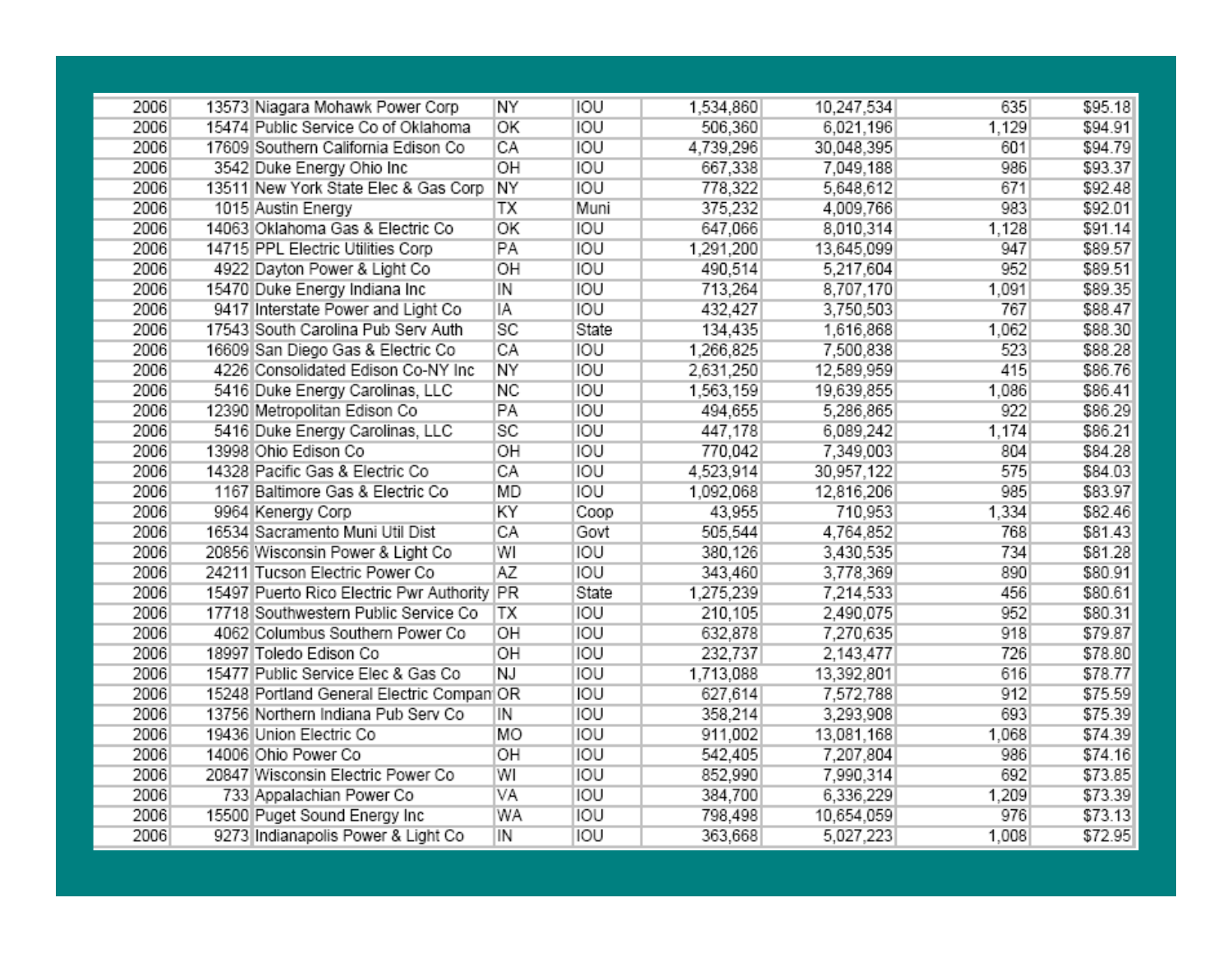|              |            |                                                |           |            |                    |                         |              | Average            |
|--------------|------------|------------------------------------------------|-----------|------------|--------------------|-------------------------|--------------|--------------------|
|              |            |                                                |           |            |                    |                         | Average      | Monthly            |
|              |            |                                                |           |            |                    |                         | Monthly KWH  | Residential        |
| <b>YEAR</b>  |            |                                                | State     |            |                    |                         |              | Bill               |
|              | UTILITY ID | UTILITY NAME                                   |           | Type       | Res\$ (000)        | Res Sales (MWh)         | Consumption  |                    |
| 2006<br>2006 |            | 19436 Union Electric Co<br>14006 Ohio Power Co | MО<br>OH  | IOU<br>IOU | 911,002<br>542,405 | 13,081,168<br>7,207,804 | 1,068<br>986 | \$74.39<br>\$74.16 |
| 2006         |            | 20847 Wisconsin Electric Power Co              | WI        | IOU        | 852,990            | 7,990,314               | 692          | \$73.85            |
| 2006         |            | 733 Appalachian Power Co                       | VA        | IOU        | 384,700            | 6,336,229               | 1,209        | \$73.39            |
| 2006         |            | 15500 Puget Sound Energy Inc                   | WA        | IOU        | 798,498            | 10,654,059              | 976          | \$73.13            |
| 2006         |            | 9273 Indianapolis Power & Light Co             | IN        | IOU        | 363,668            | 5,027,223               | 1,008        | \$72.95            |
| 2006         |            | 10005 Kansas Gas & Electric Co                 | KS        | IOU        | 237,001            | 3,081,078               | 945          | \$72.71            |
| 2006         |            | 10171 Kentucky Utilities Co                    | KY        | IOU        | 355,896            | 5,907,821               | 1,202        | \$72.41            |
| 2006         |            | 3755 Cleveland Electric Illum Co               | OH        | IOU        | 538,040            | 4,985,554               | 667          | \$71.95            |
| 2006         |            | 14127 Omaha Public Power District              | <b>NE</b> | Govt       | 249,931            | 3,375,561               | 971          | \$71.89            |
| 2006         |            | 20860 Wisconsin Public Service Corp            | WI        | IOU        | 306,182            | 2,803,458               | 641          | \$70.04            |
| 2006         |            | 733 Appalachian Power Co                       | WV        | IOU        | 310,440            | 5,541,907               | 1,250        | \$70.04            |
| 2006         |            | 14354 PacifiCorp                               | OR        | IOU        | 379,367            | 5,553,588               | 1,014        | \$69.28            |
| 2006         |            | 3253 Central Illinois Pub Serv Co              | IL        | IOU        | 274,851            | 3,783,958               | 950          | \$68.99            |
| 2006         |            | 12341 MidAmerican Energy Co                    | IA        | IOU        | 440,372            | 5,086,363               | 792          | \$68.59            |
| 2006         |            | 5109 Detroit Edison Co                         | MІ        | IOU        | 1,609,458          | 15,768,800              | 665          | \$67.84            |
| 2006         |            | 20387 West Penn Power Co                       | PA        | IOU        | 494.665            | 6,903,375               | 938          | \$67.24            |
| 2006         |            | 9208 Illinois Power Co                         | IL        | IOU        | 436,336            | 5,658,054               | 869          | \$67.02            |
| 2006         |            | 22500 Westar Energy Inc                        | KS        | IOU        | 249,107            | 3,374,963               | 904          | \$66.70            |
| 2006         |            | 9324 Indiana Michigan Power Co                 | IN        | IOU        | 315,780            | 4,580,373               | 958          | \$66.03            |
| 2006         |            | 4254 Consumers Energy Company                  | MI        | IOU        | 1,237,118          | 12,975,047              | 689          | \$65.66            |
| 2006         |            | 14711 Pennsylvania Electric Co                 | PA        | IOU        | 395,124            | 4,350,840               | 722          | \$65.57            |
| 2006         |            | 11249 Louisville Gas & Electric Co             | KY        | IOU        | 271,520            | 4,017,524               | 957          | \$64.68            |
| 2006         |            | 9191 Idaho Power Co                            | ID        | IOU        | 289,069            | 4,868,384               | 1,083        | \$64.32            |
| 2006         |            | 13781 Northern States Power Co                 | MN        | IOU        | 812,792            | 8,876,544               | 700          | \$64.10            |
| 2006         |            | 17609 Southern California Edison Co            | СA        | IOU        | 10,669             | 140,777                 | 839          | \$63.58            |
| 2006         |            | 12796 Monongahela Power Co                     | WV        | IOU        | 237,858            | 3,280,823               | 845          | \$61.29            |
| 2006         |            | 4110 Commonwealth Edison Co                    | IL        | IOU        | 2,453,065          | 28,330,120              | 698          | \$60.43            |
| 2006         |            | 14354 PacifiCorp                               | UT        | IOU        | 458,966            | 6,139,297               | 770          | \$57.57            |
| 2006         |            | 15466 Public Service Co of Colorado            | CO        | IOU        | 756,701            | 8,557,673               | 646          | \$57.14            |
| 2006         |            | 13573 Niagara Mohawk Power Corp                | <b>NY</b> | IOU        | 59,310             | 898,753                 | 793          | \$52.33            |
| 2006         |            | 11208 Los Angeles City of                      | CA        | Muni       | 778,672            | 7,609,278               | 510          | \$52.20            |
| 2006         |            | 12647 Minnesota Power Inc                      | MN        | IOU        | 71,520             | 1,011,699               | 717          | \$50.68            |
| 2006         |            | 16868 Seattle City of                          | WA        | Muni       | 201,450            | 3,060,651               | 751          | \$49.43            |
| 2006         |            | 4226 Consolidated Edison Co-NY Inc             | NY        | IOU        | 89,238             | 1,044,698               | 432          | \$36.88            |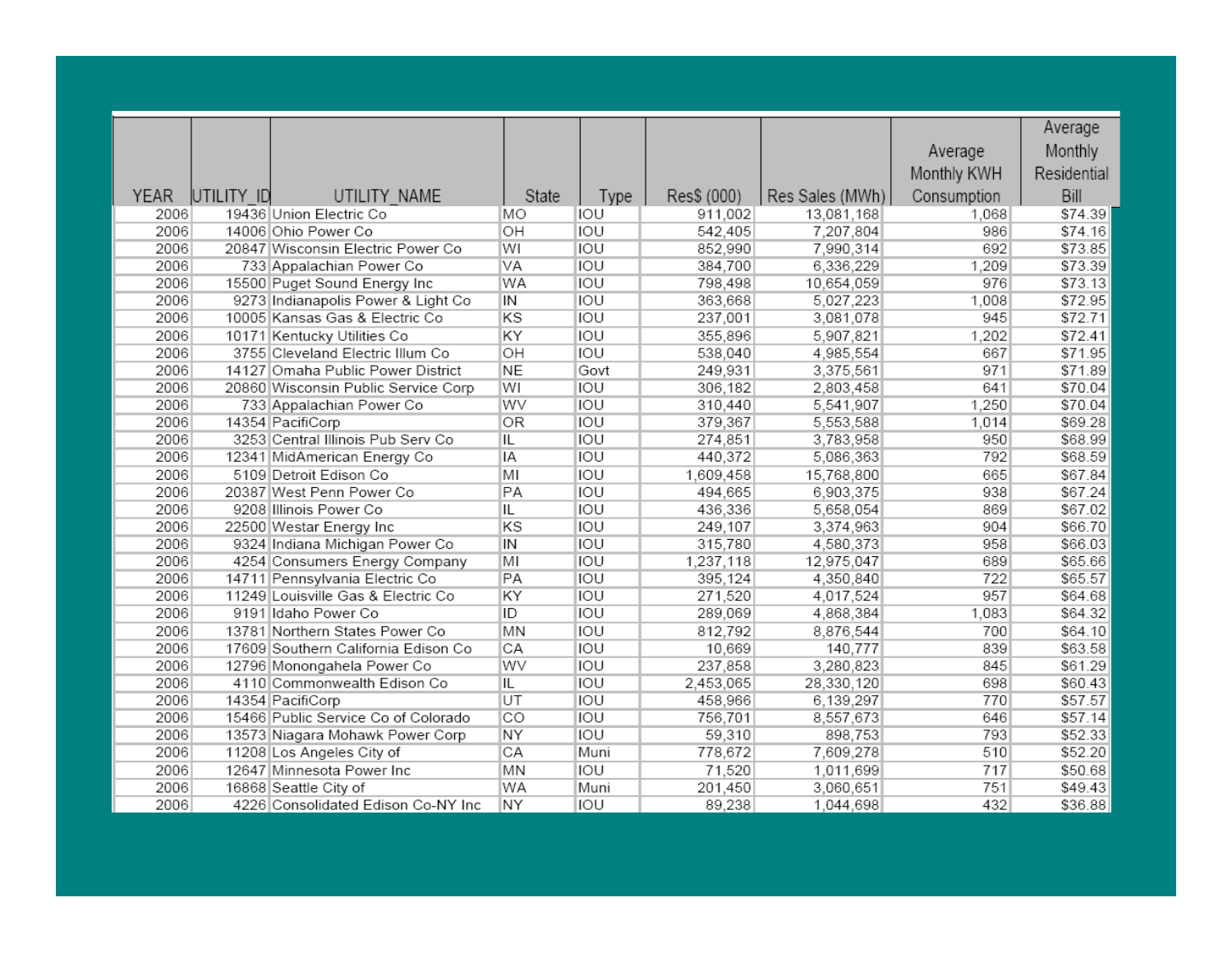### Regulatory Fallacy of Decoupling

- The Utility Return on its Rate Base should be Based on the Risk Investors Assume
- The Commission and Legislature have Already Shifted the Risk on all Cost Recovery Items to Customers. Cost Recovery Clauses now Provide up to 75% of Utility Revenue
- Shifting the Return Risk to Customers Will offset most of the remaining Risk and Should Result in a Lower ROE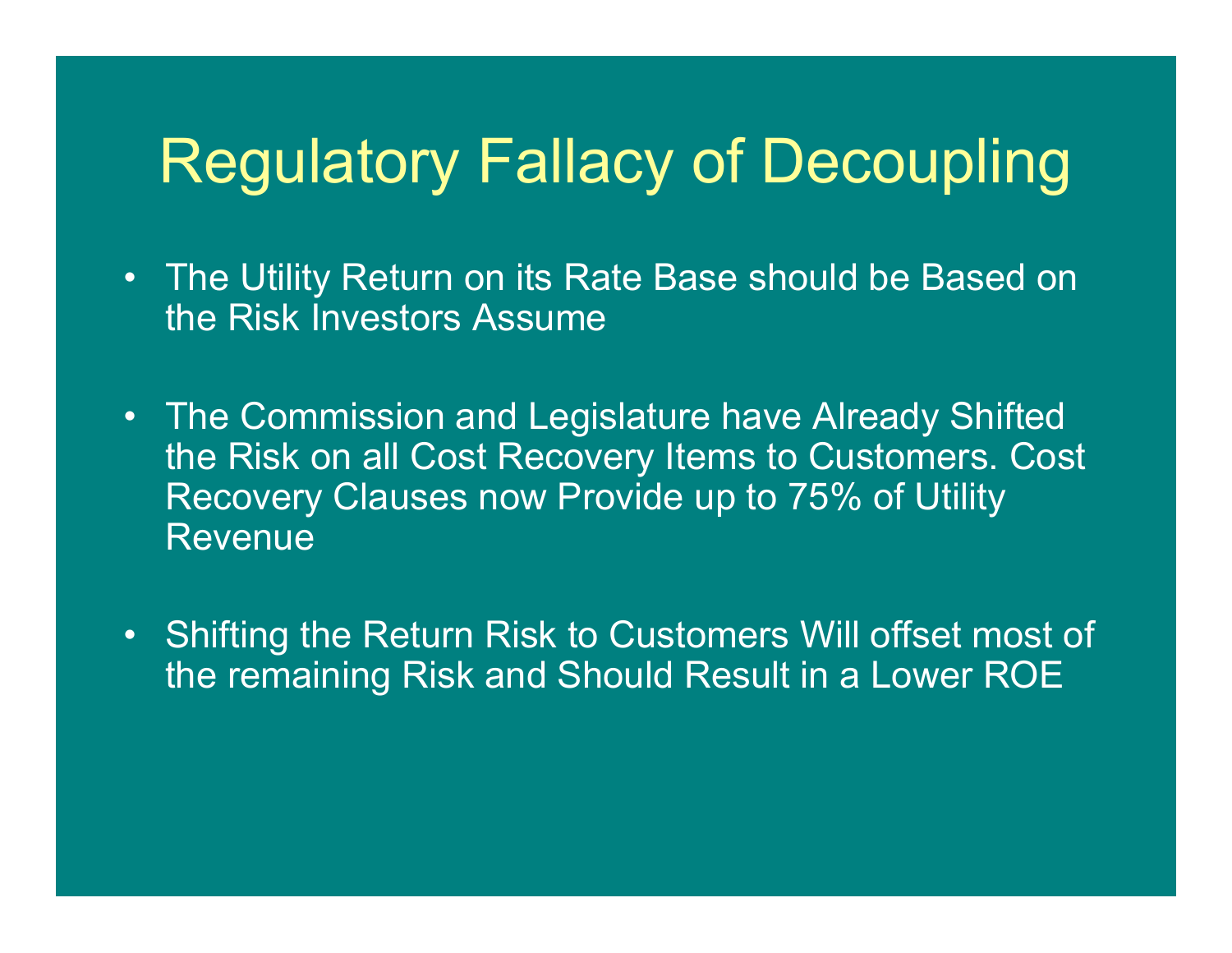#### A Better Solution to the Regulatory Dilemma Created by Reduced Sales Growth

• The solution suggested by Professor Paul Sotkiewicz, Director of Energy Studies, Public Utility Research Center, University of Florida at the workshop held last November recognizes that electric utilities are capital Intensive with large fixed costs. In this circumstance trying to recover fixed costs with a variable consumption charge is counterproductive. IOUs are discouraged from promoting sales reduction. He proposed a rate structure with a fixed charge to recover fixed costs and a consumption charge to recover fuel and other costs that vary with consumption. Reduced sales will then not be harmful to IOUs. FIPUG joins in recommending this approach.